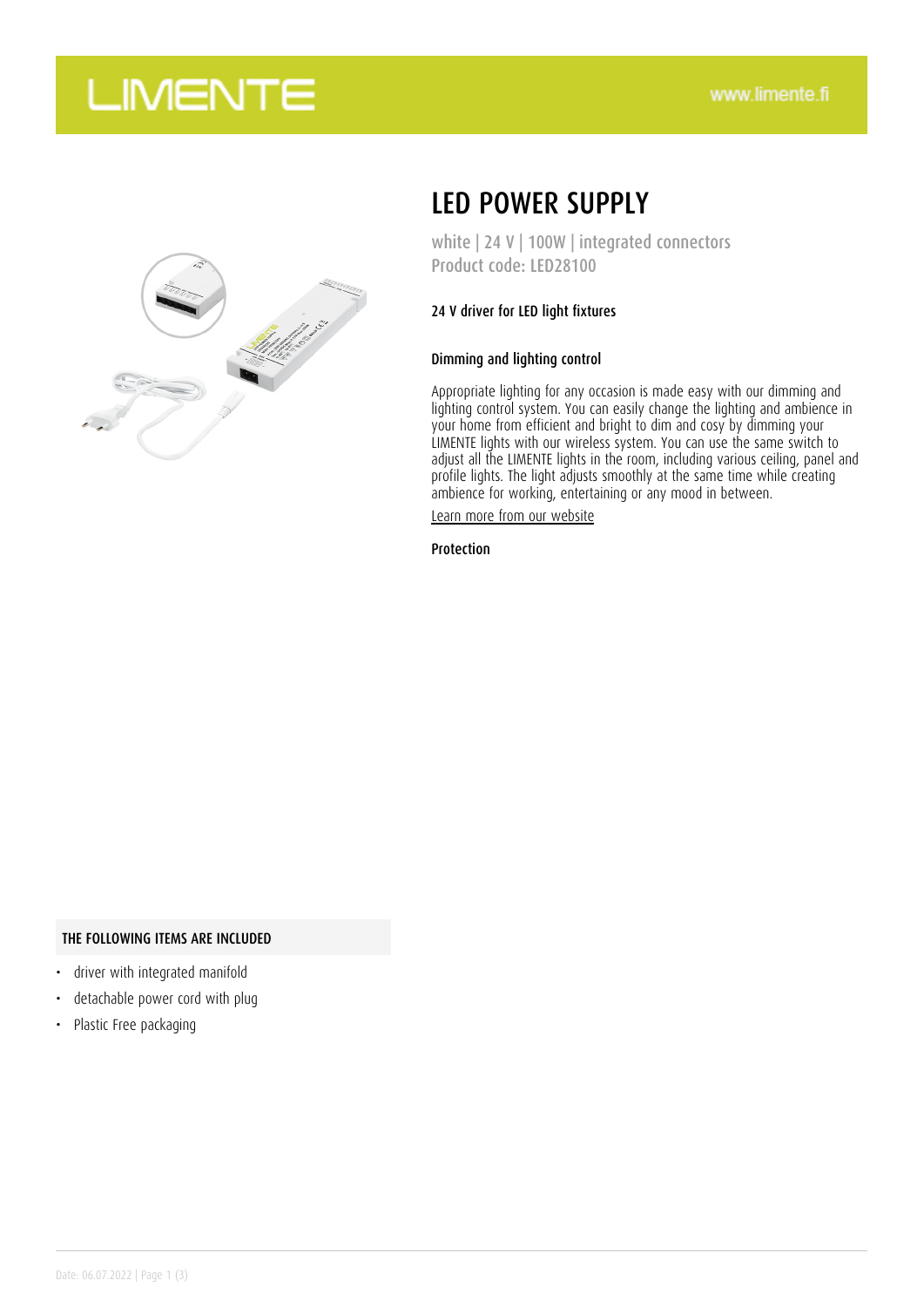# LIMENTE

## LED 24V DRIVER 100W

### **OVERVIEW**

| <b>PRODUCT CODE</b> | LED28100               |
|---------------------|------------------------|
| <b>GTIN-CODE</b>    | 6438400002791          |
| ELECTRICAL NUMBER   | 4009741                |
| ETIM GENERAL NAME   | Transformer            |
| ETIM CLASS          | LED driver EC002710    |
| <b>ETIM GROUP</b>   | 40 Lighting components |
| <b>COLOUR</b>       | White                  |
| <b>LAMP TYPE</b>    |                        |

### SPECIFICATIONS

| <b>PRODUCT DIMENSIONS</b>                | 191.0 x 59.0 x 18.0                                                       |
|------------------------------------------|---------------------------------------------------------------------------|
| <b>MOUNTING METHOD</b>                   | Surface mounting, Cable coupling                                          |
| <b>COLOUR TEMPERATURE</b>                |                                                                           |
| <b>COLOUR RENDERING INDEX CRI</b>        |                                                                           |
| <b>RATED LIFE TIME</b>                   |                                                                           |
| <b>ENERGY EFFICIENCY CLASS</b>           |                                                                           |
| <b>LUMINOUS FLUX</b>                     |                                                                           |
| <b>EFFICIENCY</b>                        |                                                                           |
| <b>VOLTAGE</b>                           | 24 V DC                                                                   |
| <b>INGRESS PROTECTION CODE</b>           | IP <sub>20</sub>                                                          |
| NUMBER OF LEDS/M                         |                                                                           |
| <b>INPUT POWER</b>                       |                                                                           |
| <b>NUMBER OF SWITCHING CYCLES</b>        |                                                                           |
| AMBIENT TEMPERATURE RANGE                | $-20^{\circ}$ C $-45^{\circ}$ C                                           |
| <b>INPUT POWER CONNECTOR</b>             |                                                                           |
| <b>WARRANTY PERIOD (MONTHS)</b>          | 24                                                                        |
| <b>ADDITIONAL COVER (MONTHS)</b>         |                                                                           |
| <b>INSTALLATION AND OPERATING MANUAL</b> | https://www.limente.fi/Images/productpics/instructions/limente_driver.pdf |